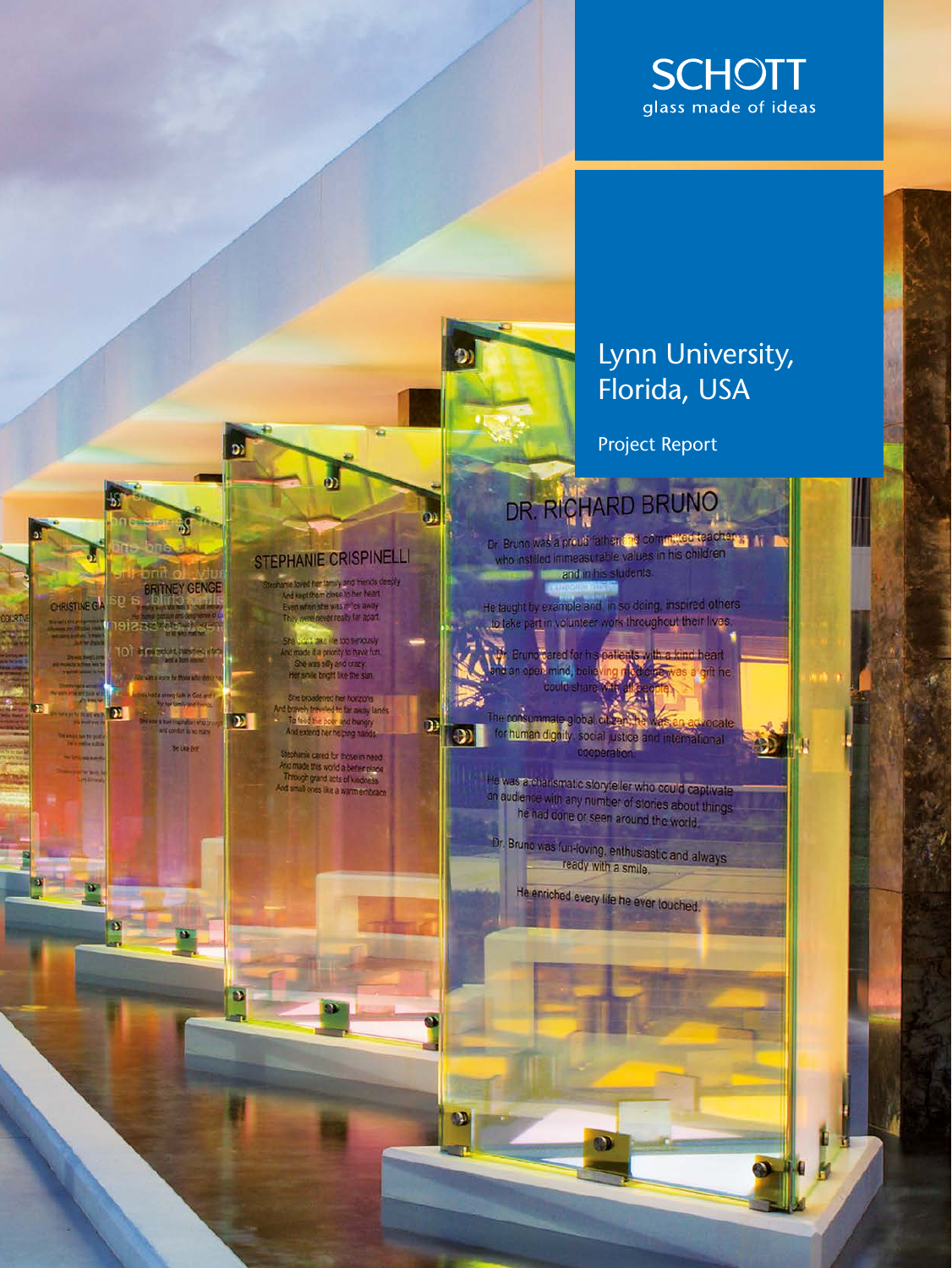

# SCHOTT NARIMA® Color Effects Glass: A rainbow in remembrance

Six 2.40 m high prisms made of the color effects glass NARIMA® at Lynn University in Boca Raton, Florida, remind us of the two professors and four students who lost their lives during an earthquake in Haiti in 2010.

#### **The Task**

They wanted to help and ended up victims of a natural disaster.

Twelve students and two professors from Lynn University in the United States traveled to Port-au-Prince, Haiti, in January 2010 to assist with humanitarian aid projects. Two days after they arrived, the hotel they were staying at collapsed during a severe earthquake. Six members of the group were killed.

#### **The Challenge**

A place of remembrance for those who had been killed was to be created in the middle of the campus. At the same time, "Remembrance Plaza" was not to convey a majestic, gloomy mood, but rather a positive and inspiring atmosphere. Besides having a portico, arranging for water to flow and producing memorial tablets, the idea was to create a memorial for each of the six individuals by producing a symbolic rainbow. Here, the changing play of

colors was to represent their individual characters and the various facets of their personalities.

The rainbow effect was to be created by six pillars in the shape of threedimensional prisms. The architectural firm Sousa Architecture Inc. from Florida was hired to design the memorial.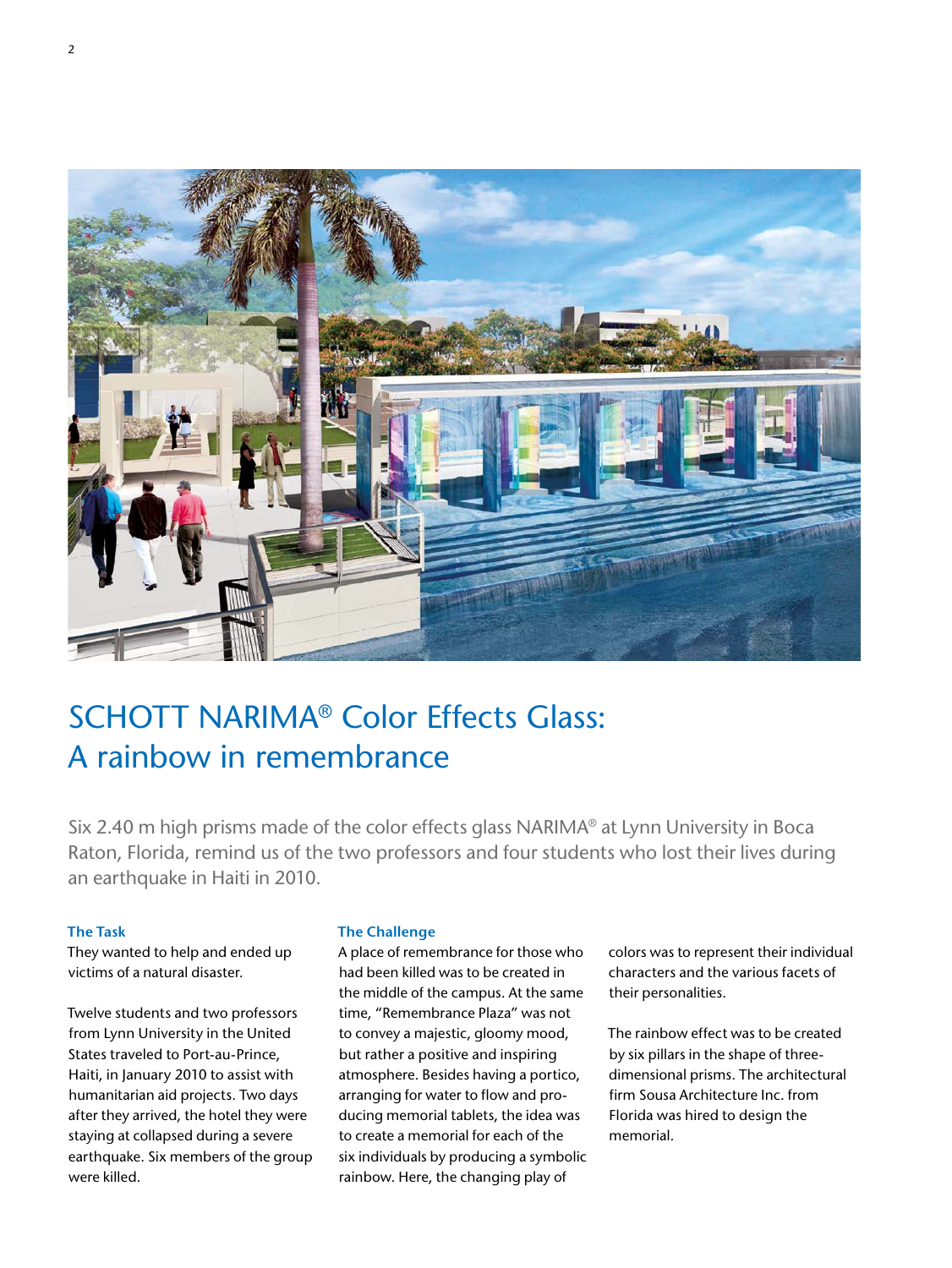

#### **The Solution**

When it came to realizing this idea, the architects decided in favor of the color effects glass NARIMA® from SCHOTT in the basic colors blue-green for the students and blue-gold for the professors. Each of the prisms consists of three 1.20 x 2.40 m special glass panes for the sides and an equilateral triangle 1.20 m in size for the top side. 63 m² of glass were installed in total as triple glass laminates made of two colored NARIMA® panels and two panes of thermally tempered extraclear low-iron float glass that surround it on both sides.

NARIMA® not only shimmers, but also reflects the environment and offers a clear view of the engraved names of the deceased and inscriptions from their families. SCHOTT achieved the characteristic rainbow effect by combining a variety of different metallic coatings. They resist scratches and offer high chemical stability. Because these properties can be combined, many architects, artists and designers use NARIMA® to produce façade and interior wall glazing and create lively color impressions.

The shimmering prisms fit into the overall ensemble harmoniously. They rest on pedestals inside a water basin that is only a few centimeters deep. One of the six columns made of polished granite rises up behind each of the glass pillars to support a white roof. Water continually flows into the basin from here and makes its way down into the lake as a waterfall by way of the six granite steps.

## **THE MATERIAL**

<sup>•</sup> SCHOTT NARIMA® | Color Effects Glass